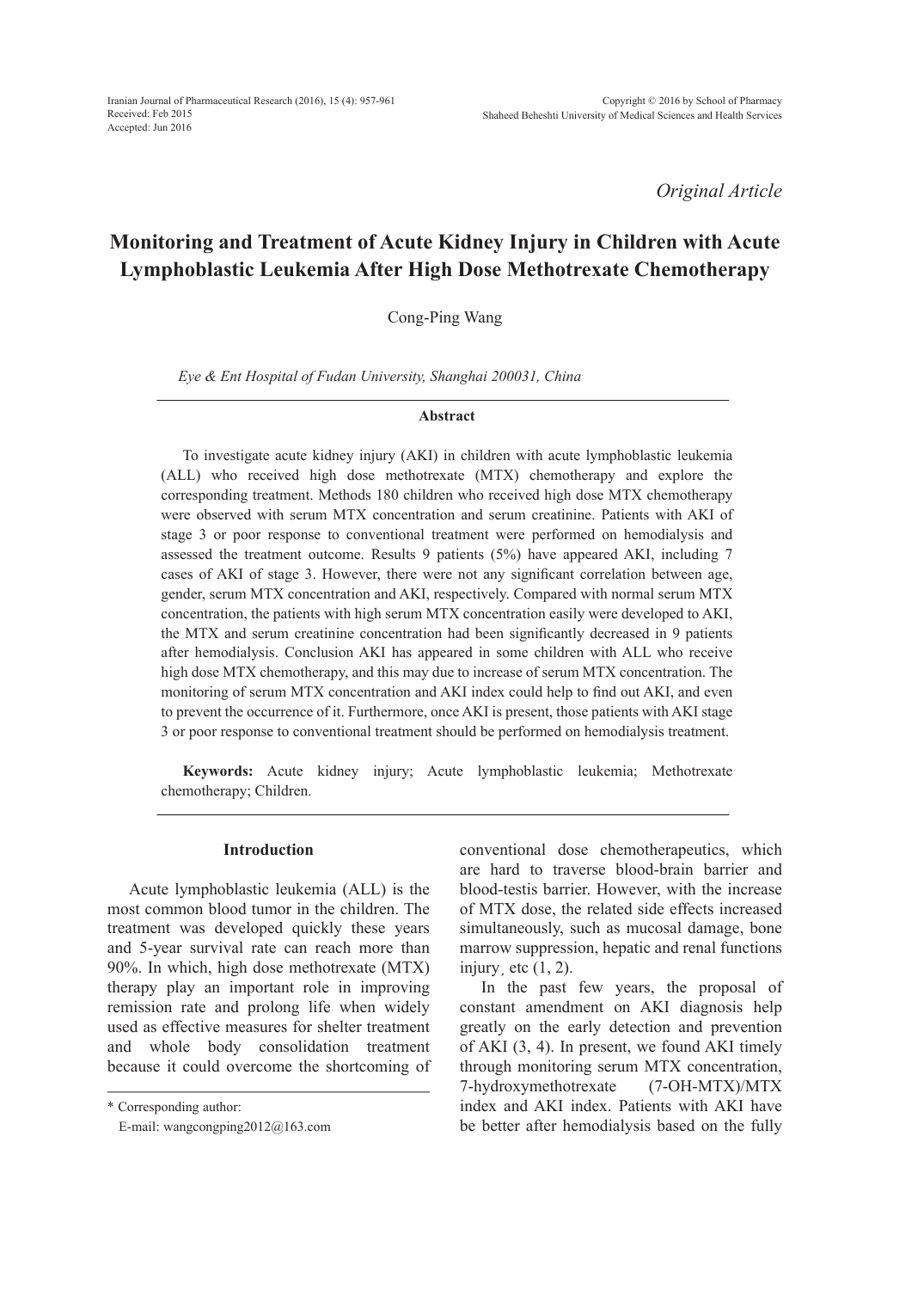| <b>Stage</b>                                                         | Serum creatinine criteria                                                             | Urine output criteria                                        |
|----------------------------------------------------------------------|---------------------------------------------------------------------------------------|--------------------------------------------------------------|
|                                                                      | $1.5 - 1.9$ times baseline OR $\geq 0.3$ mg/dL<br>in < 48h                            | $\leq 0.5$ mL/kg/h for 6 – 12h                               |
|                                                                      | $2 - 2.9$ times baseline                                                              | $\leq 0.5$ mL/kg/h for $\geq 12$ h                           |
|                                                                      | $\geq$ 3 times baseline OR increase in SCr to $\geq$<br>4.0mg/dL OR initiation of RRT | $\leq 0.3$ mL/kg/h for $\geq 24$ h OR anuria for $\geq 12$ h |
| $m_{\text{right}}$ DDT $(m_{\text{right}})$ randoom ant tractus ant) |                                                                                       |                                                              |

note: RRT(renal replacement treatment)

hydration, alkalinizing and calcium folinat (CF) rescue.

## *Materials and Methods General information*

From Jan 2010 to Jan 2014, there were 180 acute lymphocytic leukemia (ALL) children treated in pediatric hematological department, in which, 68 cases were of low risk, 80 cases were of average risk, and 32 cases are of high risk. 122 cases (68 boys, 54 girls) from 17 months to 16 years old (average age: 6.4 years old) were in the induced remission stage, the other 58 cases (30 boys, 28 girls) from 2 to 13 years old (average age: 5.9 years old) were in the maintenance treatment stage.

The diagnosis was according to the advice on diagnosis and treatment of children with ALL (the third edition) released by pediatric blood disease group of Chinese Medical Association in 2006 (5). This research was approved by soochow university affiliated children's hospital ethics committee and was agreed by parents of the patient.

#### *High dose MTX Treatment Protocols*

According to the Chinese children leukemia group - ALL 2008 solutions group (6). High dose-MTX chemotherapy include four course of treatment. Total MTX dose is  $3-5g/m^2$ ,  $1/10$ total dose, as flushing dose, was rapidly dripped intravenously in 30 min, then the remainder dose was infused in a steady speed in the next 23.5 h. Combined injections of MTX+Dexamethasone +ARA-C were performed 2 h after the flushing injection of MTX. CF rescue were performed 36 h after the MTX chemotherapy, with CF dose of 15 mg/m2 , each time (3 times, every 6 h).

## *Measurement of MTX blood drug concentration and CF rescue*

3 mL blood samples were collected at the 24, 48, 72 h after MTX infusion, HPLC method was applied to measure the serum MTX concentration and metabolite 7-OH-MTX concentration. The serum samples were treated with perchloric acid for sedimentation and high speed centrifugation, then the supernatant was taken for analysis. Chromatographic separation was performed on

| Patient number | <b>AKI</b> stage | <b>AKI</b> occurrence time |
|----------------|------------------|----------------------------|
| -1             | 3                | $<$ 48 $h$                 |
| 2              |                  | $<$ 48 $h$                 |
| 3              | $\mathfrak{D}$   | >48h                       |
| $\overline{4}$ |                  | >48h                       |
| 5              | 3                | >48h                       |
| 6              | 3                | >48h                       |
| $\overline{7}$ | 3                | >48h                       |
| 8              | ς                | >48h                       |
| 9              | 3                | >48h                       |

**Table 2.** AKI stage and occurrence time.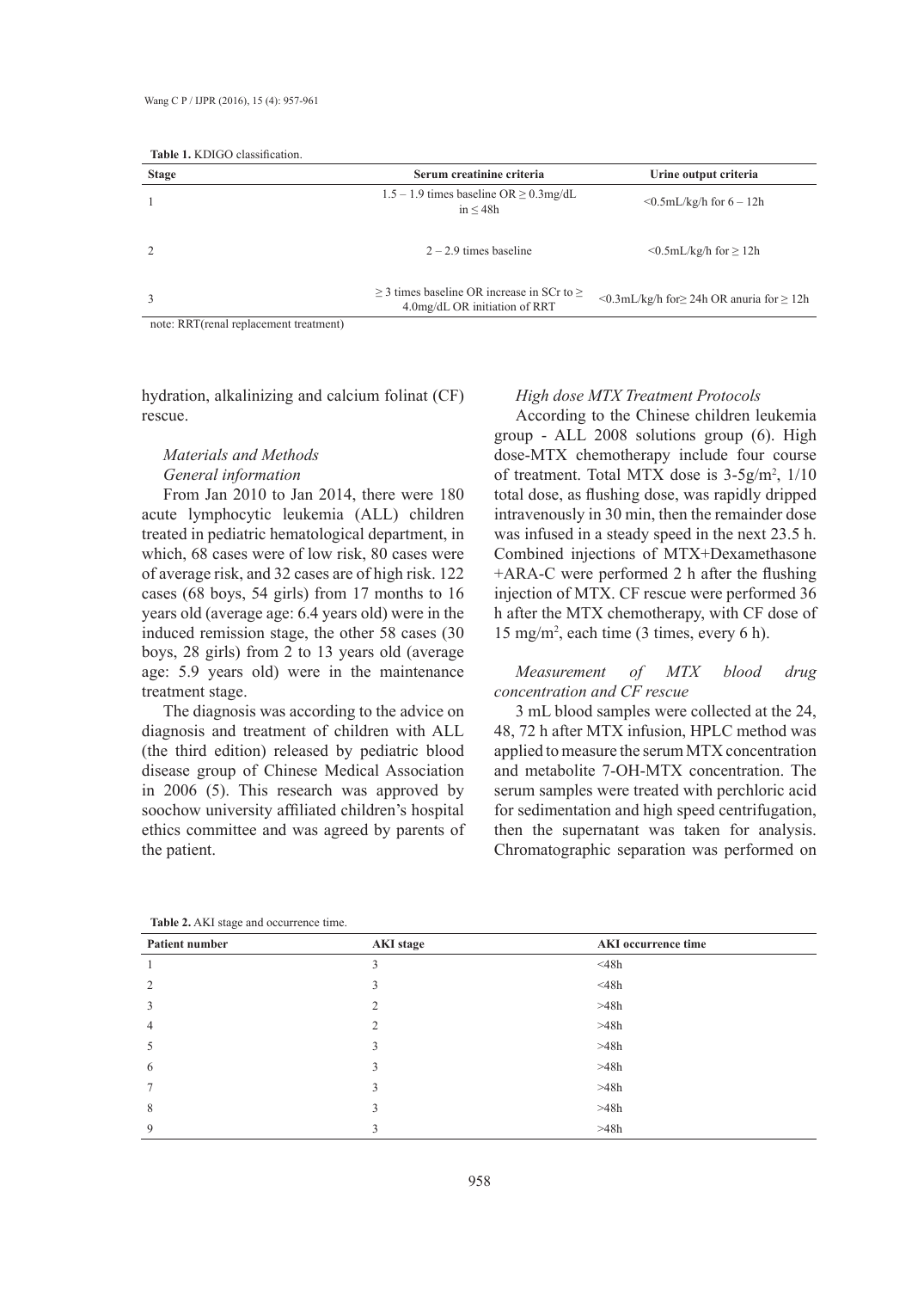**Table 3.** Relationship between MTX blood concentration and AKI.

| <b>MTX</b> blood concentration | <b>AKI Occurred</b> | <b>AKI Not Occurred</b> |
|--------------------------------|---------------------|-------------------------|
| normal MTX                     |                     | 168                     |
| high MTX                       |                     |                         |

Synergi-4u-Fusion-RP 80A analytical column with mobile phase consisted of phosphate buffer (pH 6.8)-methanol (78:22) at a flow rate of 0.8 mL·min-1. The UV detection wavelength was set at 306 nm and the column temperature was 30 ℃. If the MTX concentration at 24 h is over 10 umol/L, over 1.0 umol/L at 48 h, or over 0.1 umol/L at 72 h, it indicates that MTX metabolism is slow and the blood concentration is high, which need to CF rescue. The serum MTX concentration which is less than the above level at each check time were seen as normal. Monitoring serum MTX concentration every 24 h and stopping rescue until the MTX concentration decreased than 0.1 umol/L.

## *Monitoring and treatment of AKI*

We use KIDGO guideline for AKI to diagnose and classify AKI (Table 1) (4). To ensure the exactness of the diagnosis and classification of AKI, we detect the basic kidney function before high dose MTX treatment, then continue monitoring it and the urine volume throughout treatment.

The CF rescue was added when AKI occurred. Dialyser is fresenius F5 type hollow fiber dialyser (area of  $1.0 \text{ m}^2$ ) and the corresponding line. Vascular access adopts 8 F or 11.5 F single double lumen tube femoral venous indwelling needle. Dialysate is bicarbonate solution, which all patients need to puncture catheter through the femoral vein, after taking blood out, it through the Pre-Pierce Dialyser and piping. Heparin: starting dose 0.5 mg/Kg, maintain 0.25 mg/Kg, during dialysis, stop taking at 30 min before the end of dialysis. Dialysate flow rate was 500 Ml/

min, blood flow rate was 3-5 mL/Kg. Once every other day, 2-4 h each time, 2-5 treatments made up one course.

#### *Statistical method*

Data were analyzed by SPSS 19.0 software using comparative t-test and chi-square test (Mean  $\pm$  SD). A *P* value less than 0.05 was considered as statistically significance.

#### **Result**

## *AKI occurrence rate*

AKI appeared at 9 patients (5%), including 7 cases of AKI stage 3, however, there were not any significant correlation between age, gender, MTX concentration and AKI, 2 cases occurred within 48 h, the other 7 cases occurred after 48 h. (Table 2.)

## *Relationship between MTX concentration and AKI*

Compared with normal serum MTX concentration, the patients with high serum MTX concentration easily were developed to AKI. (Table 3. P<0.05).

## *Relationship between 7-OH-MTX/MTX index and AKI after 48 h*

According to the 7-OH-MTX/MTX index  $(\leq 2$  or  $\geq 2)$ , 180 cases without AKI after 48 h were divided into two groups, and then the AKI occurrence rate were compared. The result showed that the AKI occurrence rate after 48h (7-OHMTX/MTX<2) increased obviously (Table 4.).

**Table 4.** Relationship between 7-OHMTX/MTX index and AKI occurred after 48h.

| <b>MTX</b> blood concentration | <b>AKI</b> Occurred | <b>AKI Not Occurred</b> |
|--------------------------------|---------------------|-------------------------|
| 7-OH-MTX/MTX <2                |                     | 50                      |
| 7-OH-MTX/MTX >2                |                     | .30                     |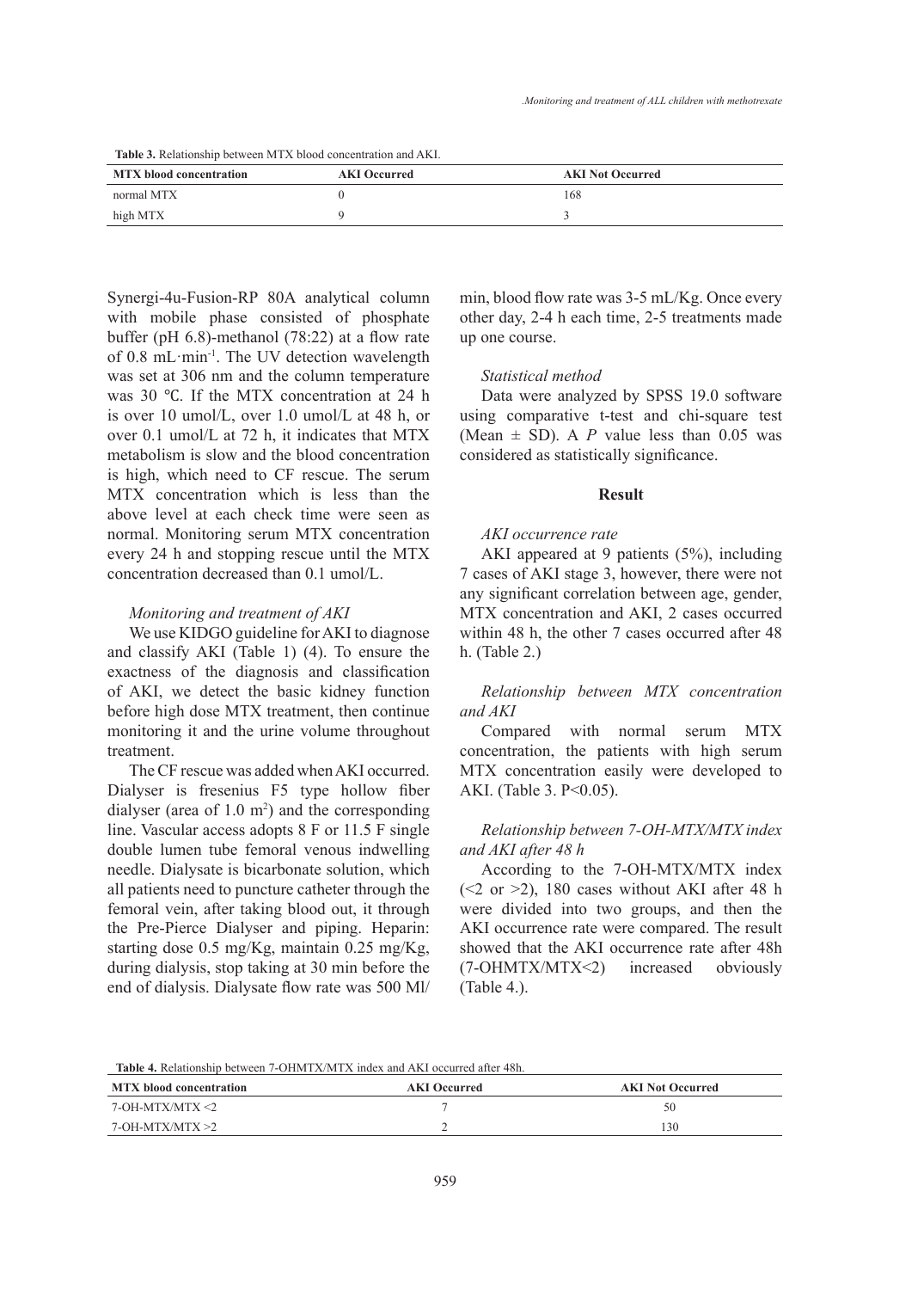| <b>Table 3.</b> Thuga change ( before and and hemografysis) in children with TID-19117Y mudeum ART. |                            |                    |  |
|-----------------------------------------------------------------------------------------------------|----------------------------|--------------------|--|
| Index                                                                                               | <b>Before hemodialysis</b> | After hemodialysis |  |
| Serum creatinine (umol/L)                                                                           | $191.164\pm 63.51$         | $62.19 \pm 26.34*$ |  |
| MTX blood level (umol/L)                                                                            | $15.068 \pm 11.32$         | $0.21 \pm 0.11*$   |  |

**Table 5.** Index change ( before and after hemodialysis) in children with HD-MTX induced AKI.

\* P<0.05 vs before hemodialysis

## *The effect of hematodialysis on AKI induced by HD-MTX*

9 children had been received hemodialysis (7 cases with AKI stage 3, 2 case with AKI stage 2 and poor response to conventional treatment). The MTX and serum creatinine concentration of 9 patients had significantly decreased after hemodialysis. (Table 5.)

#### **Discussion**

MTX is one kind of anti-folic acid metabolite, mainly affect the S phase of cell cycle. The structure of MTX is similar to folic acid and has high affinity with dihydrofolate reductase. As a dihydrofolate reductase inhibitor, which can hinder dihydrofolic acid into leucovorin and the DNA synthesis, therefore, play the role of killing tumor cells (7). In children, high dose-MTX treatment can maintain high concentration in long time which play an important role in the prevention of those "shelter area", such as central nervous system and testis. But when used in high dose, MTX has obvious toxicity. MTX mainly work on fast-growing and fast-updated cells, therefore skin mucous membrane damage and myelosuppression are common adverse reactions. After the large doses administration, 90% MTX is excreted by kidney, which kidney injury will also inevitable. Therefore, high MTX concentration may cause severe adverse reaction such as bone marrow suppression and aggravate renal injury, even threaten the patient›s life (8).

This research found that in high dose MTX treatment, 5% children occurred AKI. In general, the possible mechanism of MTX induced AKI are the following: 1.) allergic reaction: usually present as interstitial nephritis; 2.) renal tubule toxicity: crystals formation of 7-OH-MTX in acid condition. The formed crystals have deposited in renal tubular to cause the injury of renal tubular function. 3.) Glomerular injury: contracting of afferent glomerular arteriole and

renal hypoperfusion. Among the three aspects, renal tubule toxicity may be the main factor (9, 10).

In the high dose MTX treatment, full hydration can increase urine volume and MTX excretion, and then reduce serum MTX concentration. Full alkalization can lower the crystal formation of MTX and kidney injury in renal tubule. All these factors can obviously decrease the occurrence rate of AKI. But because of the individual different for MTX concentration, patients have a various serum MTX concentration. Our research found that the AKI occurrence of children is accompanied with high serum MTX concentration. Therefore, serum MTX concentration and AKI index must be monitored in order to early identify it.

In this research, 7 patients occurred AKI after 48 h. For MTX concentration, serum MTX concentration after 48 h of 4 cases was lower than 1.0 umol/L, but MTX serum concentration after 72 h exceed 0.1umol/L, indicating MTX clearance has been delayed. Furthermore, side-effect of MTX was closely related to the elimination rate in later stage. The faster the elimination was, the smaller the cumulative toxicity effect appeared in the later stage. To predict the elimination rate in later stage and carry out rescue treatment can catch the best rescue chance to prevent the development of AKI. Therefore, we consider that patients with serum  $MTX < 1$ µmol·L<sup>-1</sup> and 7-OH-MTX/ MTX<2 should be paid great attention to adverse reaction induced by MTX in the later stage. We could increase CF rescue dose to make early intervention and decrease the occurrence of AKI. Once AKI occurred, besides adequate hydration and alkalization by CF rescue, we also perform hemodialysis actively on the children with high risk of AKI. The result showed that serum creatinine of patients with AKI stage 3 decreased obviously after hemodialysis accompanied the decrease of serum MTX concentration. It means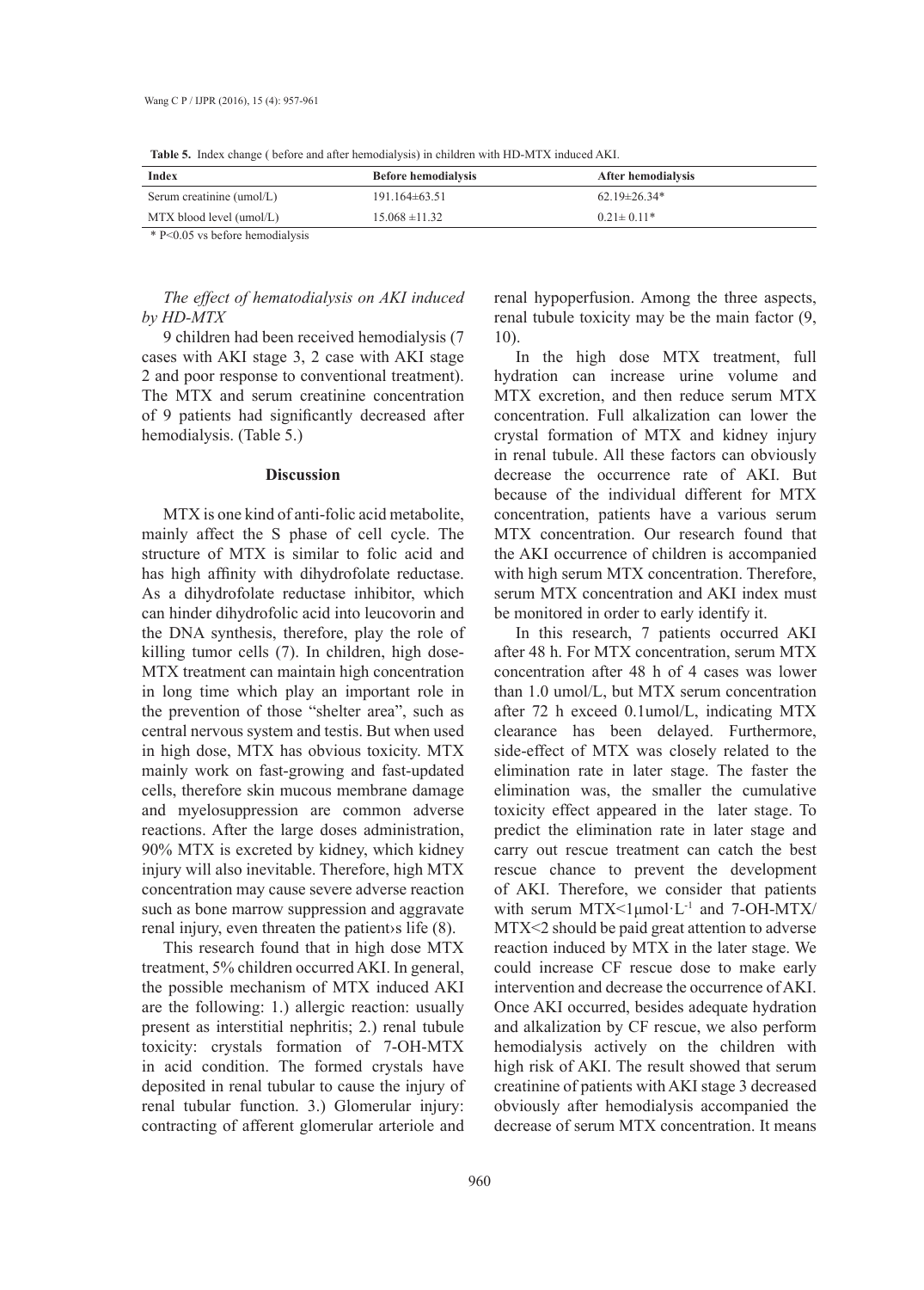that the hemodialysis is greatly helpful to the AKI patients.

In our study, there are three points need to be paid attention: 1.) to monitor MTX blood concentration and AKI diagnosis index, especially MTX blood concentration after 48 h. We need to adjust CF rescue dose and times based on serum MTX concentration until achieving non-toxic concentration. In addition to, the early monitoring of 7-OH-MTX/MTX index can help to estimate MTX clearance rate in the later stage and decrease the occurrence rate of AKI. 2.) The full hydration and alkalization (urine PH>7.0 in urine) is important in high dose MTX treatment. 3.) once AKI is present, the children with AKI stage 3 or poor response to conventional treatment should be performed on hemodialysis actively as early as possible.

#### **References**

- $(1)$  Pui CH and Evans WE. A 50-year journey to cure childhood acute lymphoblastic leukemia. *Semin. Hematol.* (2013) 50: 185-96.
- (2) Richards S, Pui CH and Gayon P. Systematic review and meta-analysis of randomized trials of central nervous system directed therapy for childhood acute lymphoblastic leukemia. *Pediatr. Blood. Cancer*. (2013) 60: 185-95.
- Bellomo R, Ronco C and Kellum JA. Acute renal (3) failure-definition, outcome measures, animal models,

fluid therapy and information technology needs: The Second International Consensus Conference of the Acute Dialysis Quality Initiative (ADQI) Group. *Crit. Care.* (2004) 8: R204-212.

- (4) KDIGO. Clinical practice guideline for acute kidney injury section 2: AKI definition. *Kidney. Int. Suppl*. (2012) 2: 19–36.
- (5) Lin Y, Xin H and Lu HX. Impact of methylenetetrahydrofolate reductase (MTHFR) polymorphisms on methotrexate-induced toxicities in acute lymphoblastic leukemia: a meta-analysis. *Tumor. Biology.* (2012) 5: 1445-54.
- $(6)$  Gao C, Zhao XX and Li WJ. Clinical features, early treatment responses, and outcomes of pediatric acute lymphoblastic leukemia in china with or without specific fusion transcripts, A single institutional study of 1004 patients. *Am. J. Hematol.* (2012) 87: 1022-7'
- (7) Kodidela S, Suresh Chandra P and Dubashi Pharmacogenetics of methotrexate in acute lymphoblastic leukaemia: why still at the bench level? *Eur. J. Clin. Pharmacol.* (2014) 70: 253-60.
- (8) Schmiegelow K, Nielsen SN and Frandsen TL. Mercaptopurine/Methotrexate maintenance therapy of childhood acute lymphoblastic leukemia: clinical facts and fiction. *J. Pediatr. Hematol. Oncol.* (2014) 36: 503-17. (9)
- Isoda T, Ito S, Kajiwara M and Nagasawa M. Successful high-dose methotrexate chemotherapy in a patient with acute lymphocytic leukemia who developed acute renal failure during the initial treatment. *Pediatr. Int.*
- (2007) 49: 1018-9. (10) Denker B, Robles-Osorio ML and Sabath E. Recent advances in diagnosis and treatment of acute kidney injury in patients with cancer. *Eur. J. Intern. Med*.

This article is available online at http://www.ijpr.ir